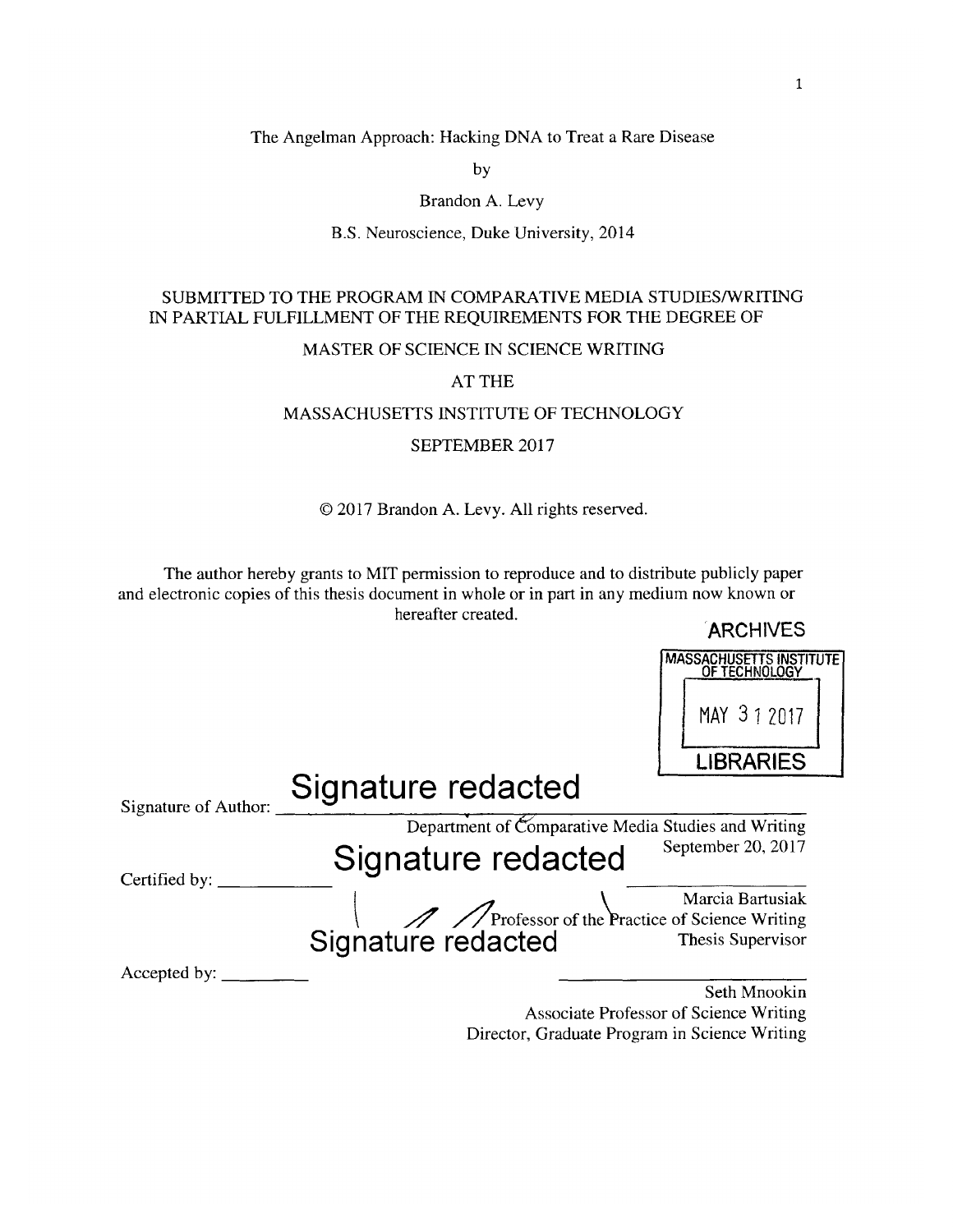The Angelman Approach: Hacking **DNA** to Treat a Rare Disease

**by**

Brandon **A.** Levy

Submitted to the Program in Comparative Media Studies/Writing on May **19, 2017** in Partial Fulfillment of the Requirements for the Degree of Master of Science in Science Writing

### ABSTRACT

One of every hundred children is born with a disease caused **by** a single abnormal gene. In the case of Angelman Syndrome, the genetic defect leaves patients mentally disabled, largely or completely unable to speak, and prone to seizures and sleep difficulties. Many Angelman researchers are trying to figure out precisely how those symptoms develop, but why study all the individual effects when you could go right to the root of the problem? Recent advances in medicine and technology are increasingly allowing clinicians to treat genetic illnesses **by** directly manipulating patients' **DNA,** and a number of scientists are now investigating ways to leverage those discoveries for individuals with Angelman Syndrome. Their work could lead to potent therapies for the disease, and **-** maybe **-** even a cure.

Thesis Supervisor: Marcia Bartusiak Title: Professor of the Practice of Science Writing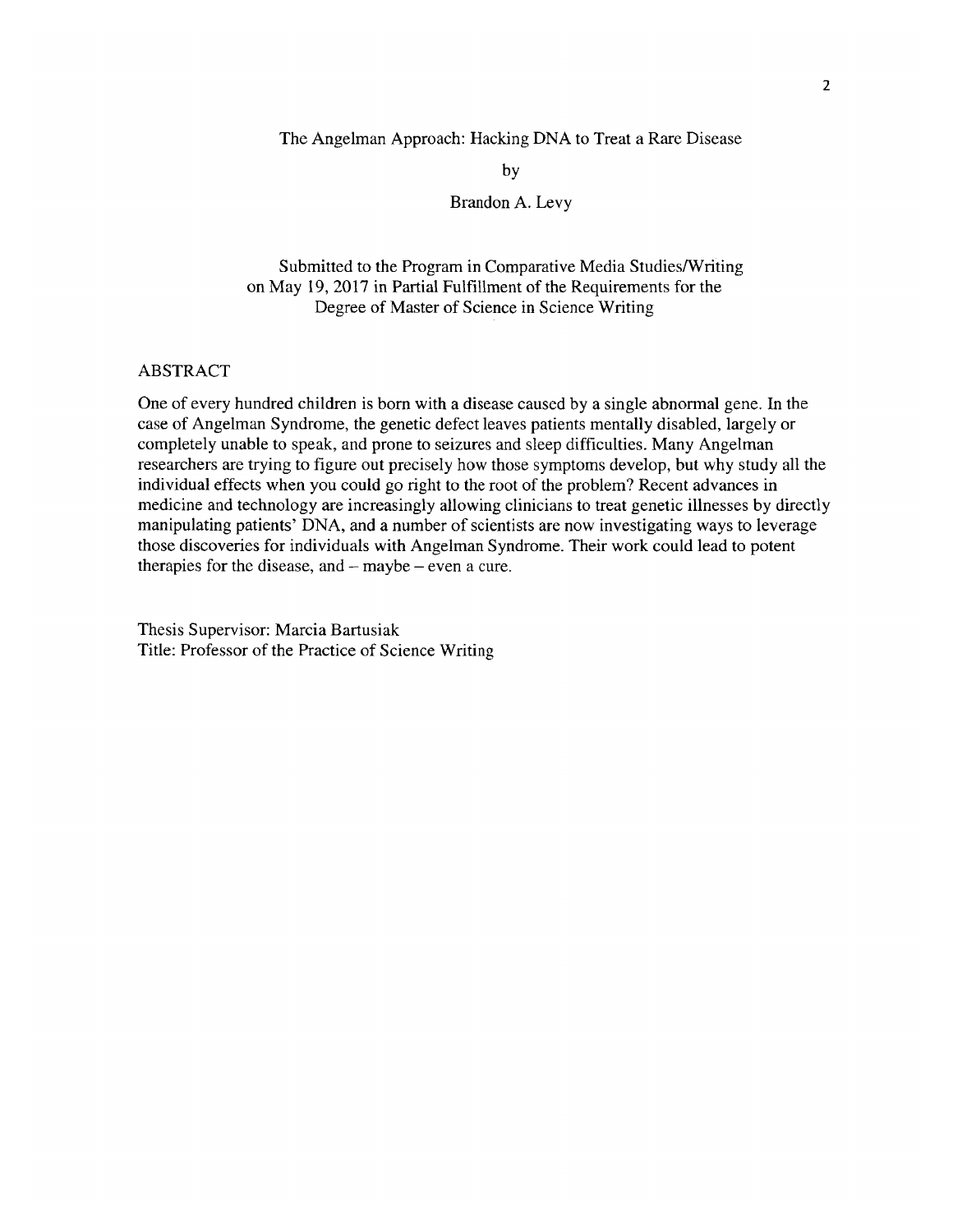Allyson Berent was instantly recognizable from the photo posted online **by** the Foundation for Angelman Syndrome Therapeutics **(FAST). My** first meeting with the young, lanky, New York veterinarian who serves as FAST's Chief Scientific Officer took place in the coffee shop on the first floor of Chicago's Hyatt Regency Hotel. But barely an instant after shaking her hand, our introduction was interrupted **by** a squeal of delight erupting from behind us. **A** short, bespectacled woman with salt-and-pepper hair dashed over, wrapped Berent in an enthusiastic embrace, and burst into tears.

This moment was also Donna Young's first time greeting Berent in person. Affectionately known as "spamming nana" due to her zealous activity on social media, Young had only communicated with Berent on Facebook about Young's 14-year-old granddaughter with Angelman Syndrome, the genetic disorder responsible for the **"AS"** in **"FAST."** Since **2008, FAST** has worked tirelessly to raise money and stimulate research into treatments for this rare neurological illness. Berent is a key part of that mission, and seeing her in-person for the first time overwhelmed the passionate grandmother. **"I** am forever grateful to her," Young would later say.\* **"I** adored her from afar and finally met her face-to-face."

Angelman Syndrome afflicts approximately one in every 12,000 to 20,000 individuals, according to the National Organization for Rare Disorders. The disease causes a wide array of symptoms including cognitive disability; delays in hitting major developmental milestones like walking; difficulties with balance and movement; seizures; sleep problems; and a severely limited – and often complete – inability to speak. Intriguingly, individuals with the condition – called "Angels" in the Angelman community **-** possess a sunny disposition and outgoing personality. This trait, in combination with patients' typically jerky and uncoordinated movements, led the man who first described the illness, Harry Angelman, to (somewhat pejoratively) call it "happy puppet syndrome."

Young was among nearly a thousand parents, scientists, and others who converged in the windy city in early December **2016** for the 5th annual **FAST** Global Summit on Angelman Syndrome, a two-day event organized **by** Berent and her **FAST** colleagues to bring together the Angelman community and inform them about the latest research. The event concludes each year with the **FAST** Gala, a major fundraiser that many Angelman parents look forward to all year.

**<sup>\*</sup>** In a Facebook message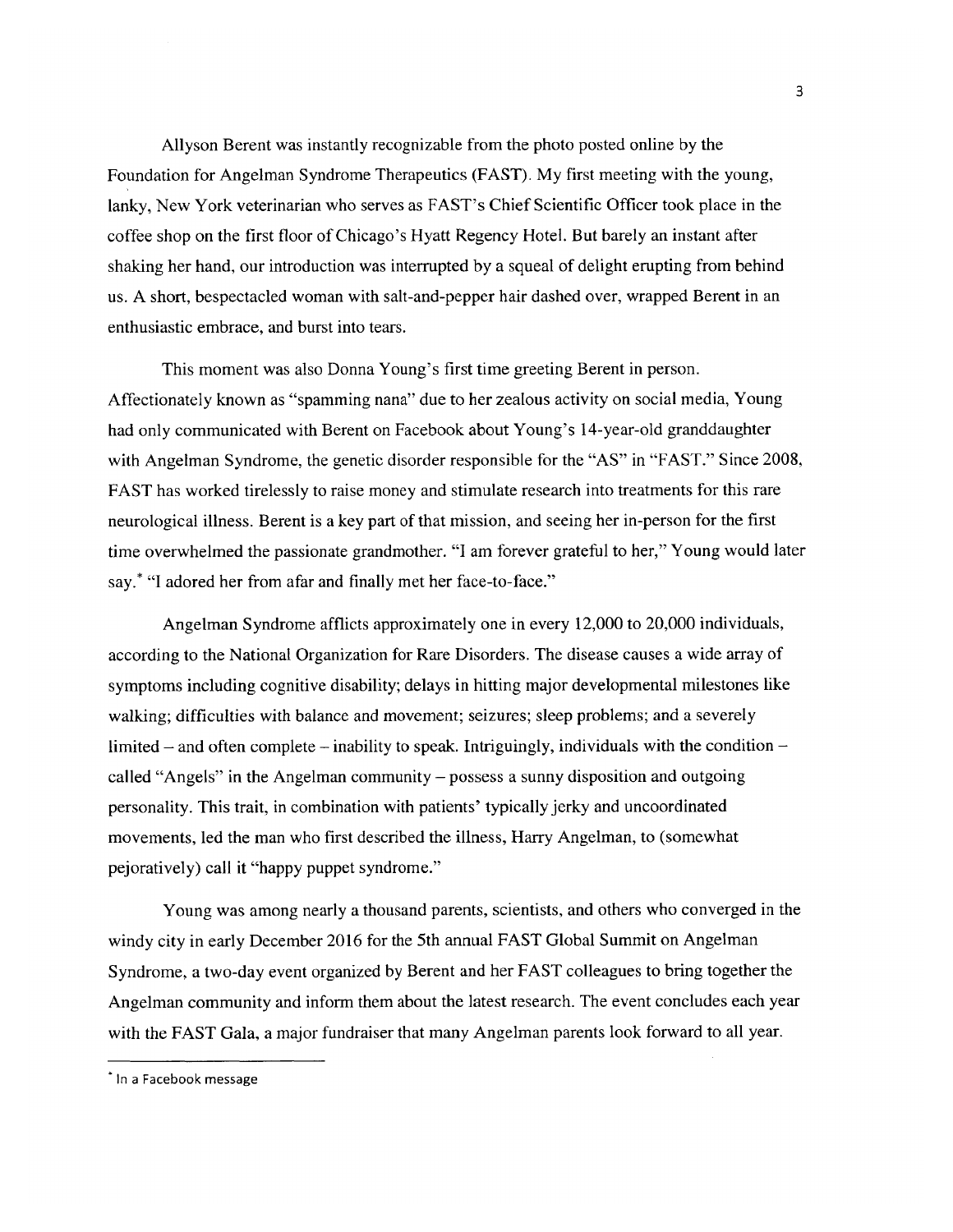And this time, there was even more excitement than usual. **A** mere eight years after FAST's inception, the Angelman community believes the outlook for those with **AS** looks very promising. Pharmaceutical company Ovid Therapeutics will soon begin human trials of a drug, called Gaboxadol, that could ease Angels' seizures and movement problems and potentially even improve their cognitive abilities. But perhaps even more exciting is the research being done **by** two other pharmaceutical companies, Agilis Biotherapeutics and lonis Pharmaceuticals. Each company is working towards clinical trials for therapies aimed at correcting the genetic defects that cause **AS.** Unlike Gaboxadol, which targets a specific system that is abnormal in Angels' brains, these genetic treatments may do more than relieve a few symptoms. Berent and Young hope that, within a decade, they could get the one thing they have always wanted for their loved ones: a cure for Angelman Syndrome.

Even before joining **FAST** in **2016,** Berent was no stranger to either Angelman Syndrome or clinical trials. In addition to her role at **FAST,** Berent serves as the Director of Interventional Endoscopy at New York City's Animal Medical Center, one of the world's largest animal hospitals. She has over a decade of experience in creating and testing innovative treatments for dogs and cats. But Berent also has a two-year-old daughter named Quincy who was diagnosed with **AS** on November **19,** 2014, at the age of seven months.

Most children with **AS** are diagnosed around the two-year mark, but because of Berent's medical background and experience with her healthy first daughter, she quickly noticed Quincy's developmental delays. Others, if their angel is their first child, often don't have any context for gauging their baby's slow development. "Because of that they keep being told **by** their pediatrician that it's just a small delay and they'll grow out of it," Berent said. As a result, according to her, most Angelman parents spend a year or more fighting with their child's physician over what, if anything, is wrong. Eventually, the children will experience a dramatic event like a seizure or their physician will notice that they haven't started walking or talking **by** age two, "and then somebody does a genetic test," she said.

Berent's clinical training also shaped her response to what she consistently refers to as "my diagnosis." **"My** first reaction was, 'What can **I** do? How can **I** help her?"' she said. Despite what doctors and even other Angelman advocates kept telling her, she discovered that several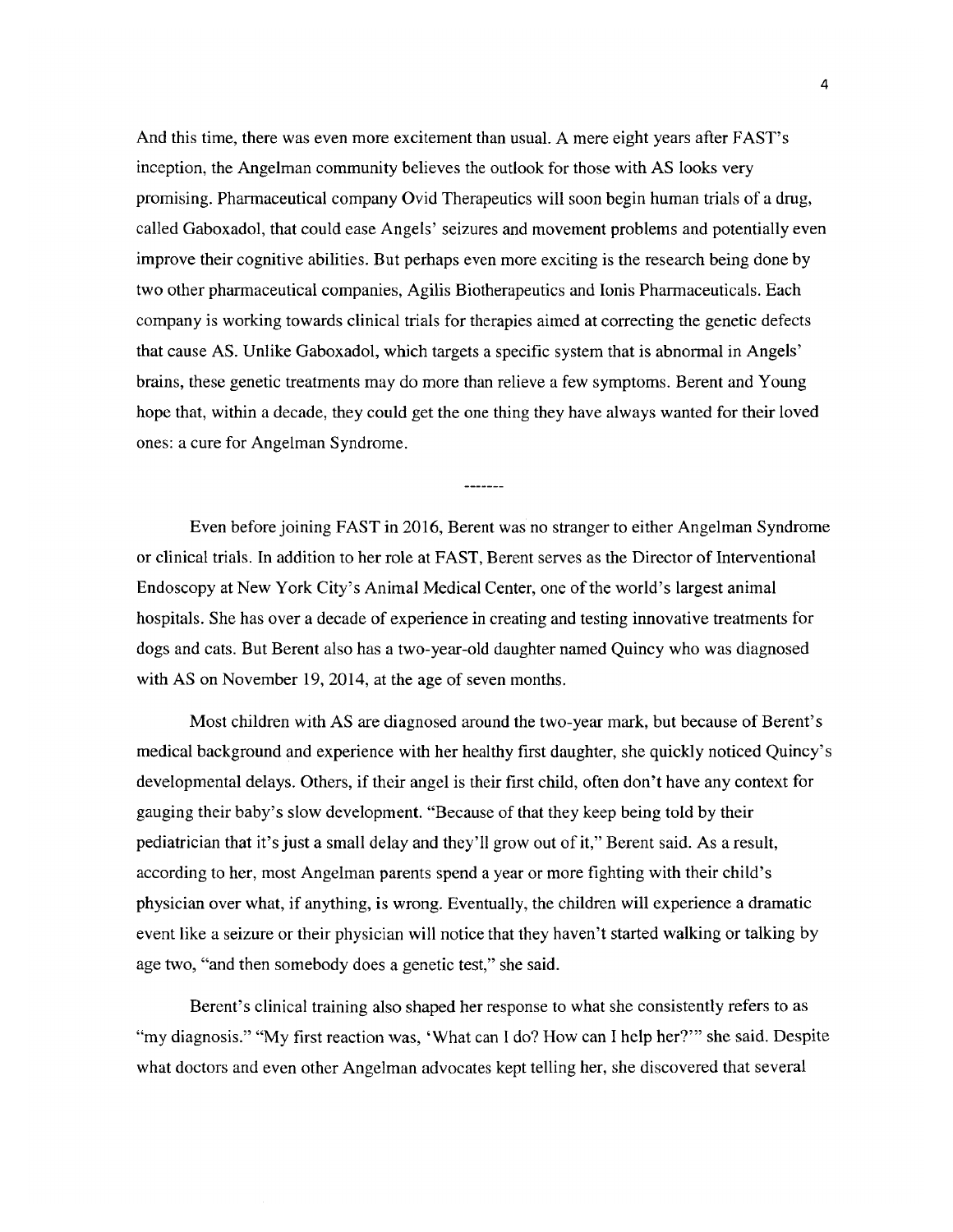experimental treatments had already substantially improved functioning in mouse models of the condition **by** directly altering their **DNA.** Prior to that, these mice had similar symptoms to those of human patients. "The more **I** read about this and the more **I** understood this, **I** also realized that we can fix this," she said. Yet, until Berent became involved with **FAST,** she was unaware of any efforts to move those gene-focused treatments from mice into humans. "Unbeknownst to me, all of these conversations were actually happening with **FAST** and these pharmaceutical companies, but not being made public until they made the final decision to go forward," Berent said. Upon joining **FAST,** it became Berent's responsibility to make such information public. "Parents need to have optimism," she continued. "They need to know that there's a chance."

<u> 222222</u>

Though Dr. Angelman first described **AS** in **1965,** little was known about its root cause until **1997,** when Dr. Arthur Beaudet, a professor of molecular and cellular biology at Baylor College of Medicine in Houston, Texas, discovered that a gene called *UBE3A* is responsible for **AS.** This discovery, along with his lab's subsequent creation of the first mouse model of the condition, has led many to refer to Beaudet as "the godfather of Angelman Syndrome."

Nearly everyone inherits one copy of the *UBE3A* gene from each parent. But because the brain's neurons can function normally with only one copy, a process called imprinting renders the gene received from the father inactive in those cells at some unknown point during the growth of a baby's brain. Angelman Syndrome occurs when the remaining maternal gene is rendered unable to produce the molecule its code creates, leaving someone with no working copies of *UBE3A* in their neurons.

**AS** can emerge in several different ways, leading to some variation in the severity of patients' symptoms. The vast majority of Angels **-** roughly seventy to eighty percent **-** are "deletion-positive," meaning they are missing a specific, large segment of **DNA** that includes the maternal copy of *UBE3A* and several nearby genes. Another five to eleven percent have some other alteration in the mother's copy that similarly renders it nonfunctional **,** while about six percent have a defect in the gene's "imprinting center" that causes the maternal gene to be silenced along with the paternal copy. An estimated three to seven percent of patients have two copies of *UBE3A* from their father and none from their mother, a condition known as paternal uniparental disomy **(UPD).** The normal imprinting of these redundant paternal genes leaves these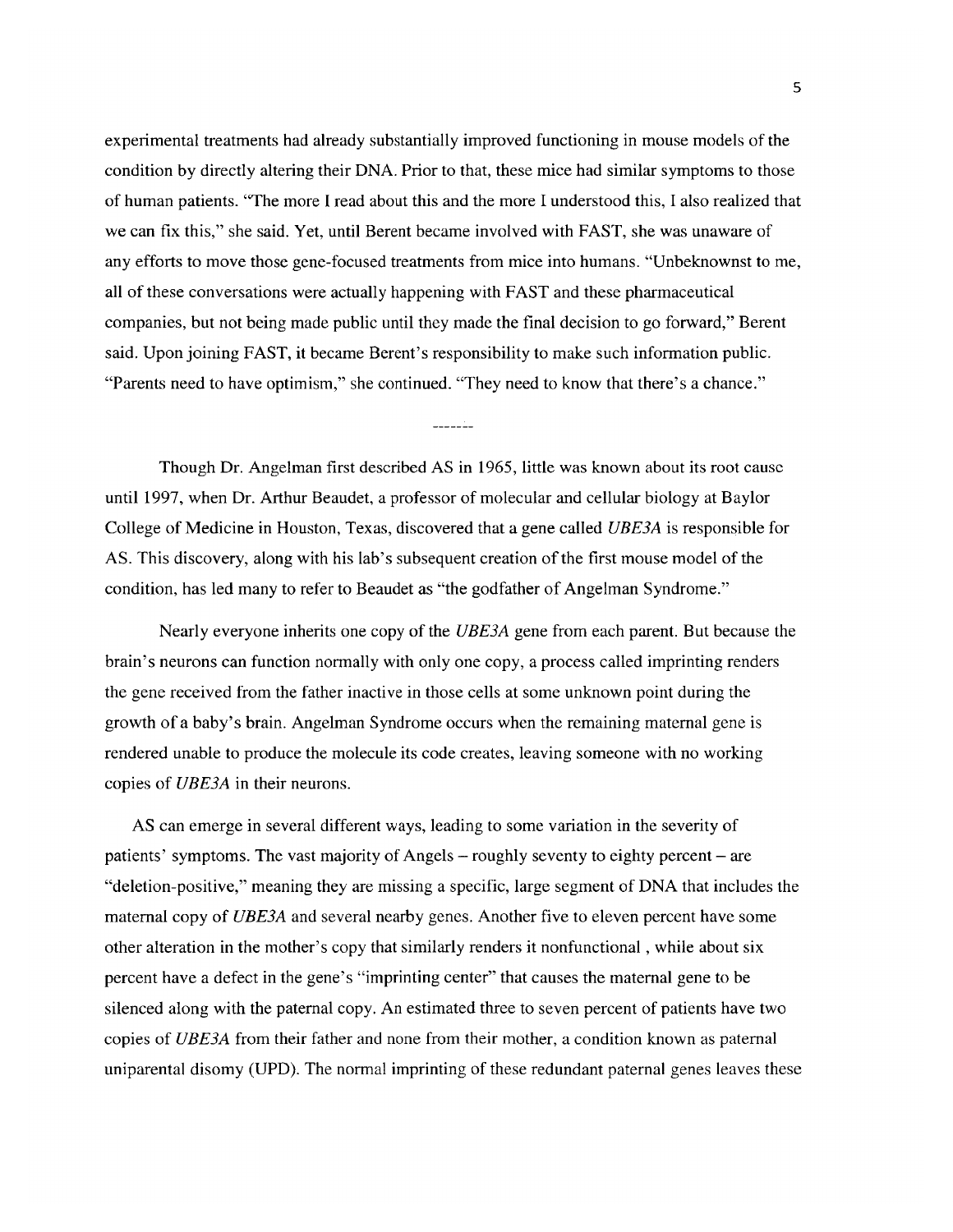children without any active copies of *UBE3A* in their brains. Finally, some patients appear to have none of those genetic issues despite displaying all the classic signs of **AS.** Symptoms tend to be most severe in deletion-positive individuals and less so in patients with **UPD** or the imprinting center defect.

Unlike many genetic disorders that affect the brain, which typically alter its structure, children with Angelman Syndrome develop normally in the womb and at birth have brains that look normal. However, the lack of a functioning *UBE3A* gene at some point causes widespread changes to the chemicals in their brains. Ovid's drug Gaboxadol works **by** partially correcting one of these changes, but while this could certainly have a great therapeutic effect, it's not a panacea. Genetic treatments for **AS,** on the other hand, could restore all of the systems thrown into chaos **by** the lack of an active *UBE3A* gene, even without researchers' knowing exactly which chemicals or processes are affected. Indeed, directly targeting the gene in mouse models of **AS** has been shown to improve the animals' motor coordination and performance on certain tests of learning and memory, sometimes to the point where the researchers couldn't tell the difference between the mouse models and genetically normal mice. "And this is in [adult mice], so this is like a 40-year-old person," Berent said. Consequently, restoring the gene's function in a days-old infant could have markedly greater effects. While it remains to be seen how the results from mice will translate into humans and how it might differently affect patients of various ages, Berent is optimistic about the approach's potential, especially for the youngest individuals. "As a newborn you're probably going to get a cure in all symptoms," she said.

Regardless of whether genetic approaches provide a complete cure for **AS,** the advent of gene therapy is set to fundamentally change the way genetic disorders are treated. "It's a pivotal time" for gene therapy in general, Berent said. "Angelman Syndrome is just really lucky that we're at the right place at the right time.

 $- - - - - - -$ 

"That's funny."

Dr. Edwin Weeber's ears pricked up when he heard those two words. **A** technician in his lab at Baylor, where Weeber was working as a postdoc, had spent nearly a year and a half staring at tiny colored bands on blocks of translucent gel. She had been searching for a particular kind of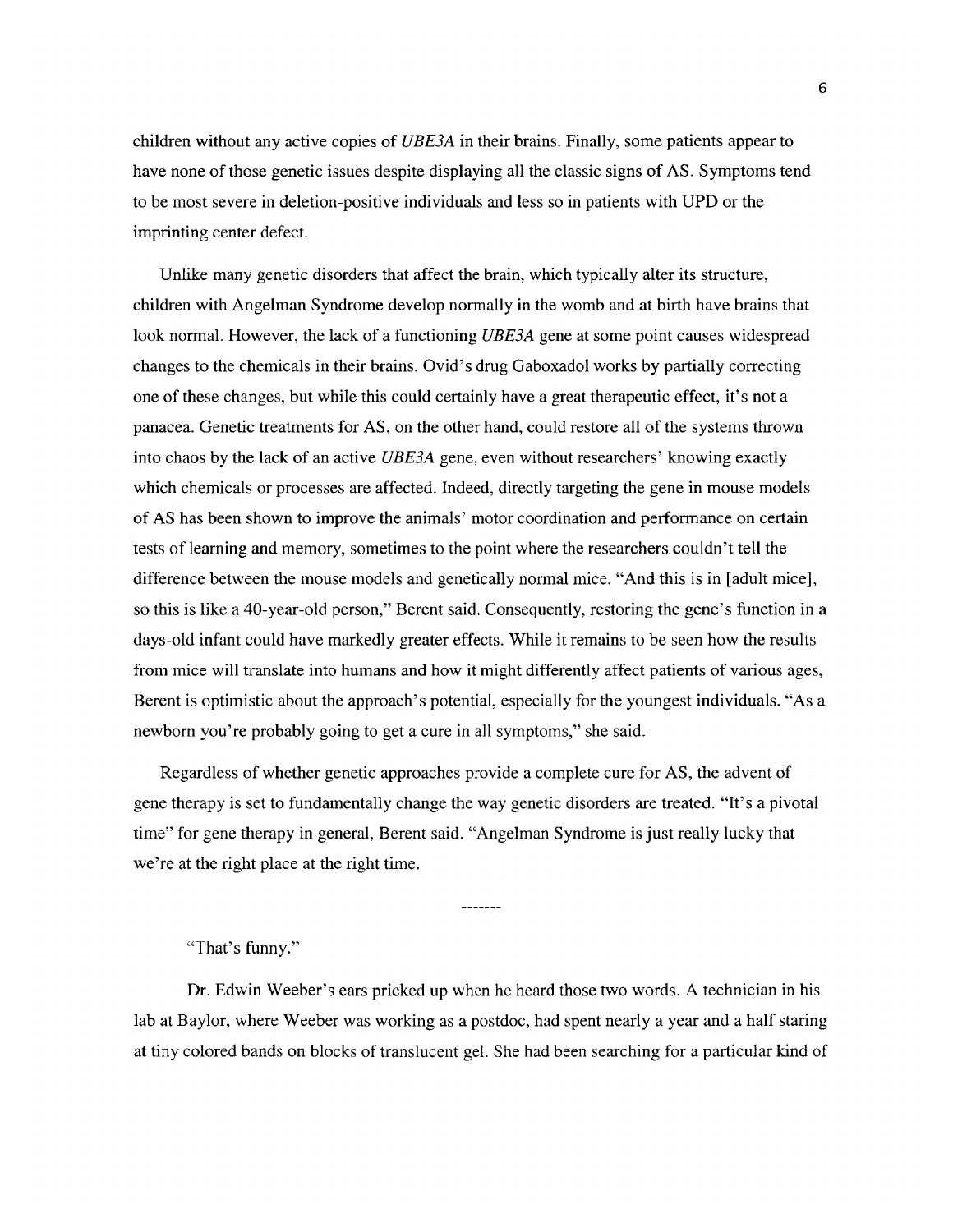molecule found in larger quantities in the brains of Angels **-** that is, if it existed at all. It had taken so long that the technician "thought **I** was crazy for doing all these [tests] to try to find this protein," Weeber said. So when he heard her remark, he rushed out of his office to take a look for himself.

"What's funny?" he asked her as she moved aside for him to examine the jiggling gel. What she had seen would fundamentally change the way researchers thought about Angelman Syndrome.

"This was a huge moment in science where looking at one piece of evidence, **I** knew something that nobody else in the world knew, and **I** knew the implications of it" said Weeber, who now runs his own lab at the University of Southern Florida. "It happens very few times in your career."

Weeber had long been curious how the lack of a working *UBE3A* gene exactly alters the brain. The protein, UBE3A<sup>†</sup>, that the gene normally produces helps the brain get rid of old or malfunctioning molecules **by** attaching a certain chemical tag to them. Over time, a molecule will take on more and more of these tags, and the cell throws away ones that accrue too many of them.

UBE3A's role in this process of cellular housekeeping led Weeber to theorize that its absence may cause **AS by** permitting certain molecules to accumulate in the brain in the same way Alzheimer's disease is thought to result in part from the build-up of damaged proteins. For over a year, Weeber and his colleagues searched for any substance present at abnormal levels in the brains of Angels, but even after examining every chemical known to play a role in learning and memory, they found nothing. "So **I** came up with this crazy idea," Weeber said.

In a study of sea slugs, another research group had earlier discovered an alternative role for those tags. Instead of marking proteins for destruction, they influence a process called phosphorylation, which attaches a different label to certain molecules in the slugs' neurons; molecules that have undergone this procedure are described as "phosphorylated." The discovery of this system made Weeber wonder whether a lack of *UBE3A* 's chemical tags might affect

<sup>&</sup>lt;sup>t</sup> Scientists traditionally italicize the names of genes but not the names of proteins, even when their names are the same, so the **UBE3A** gene produces a protein also called **UBE3A,** but not italicized.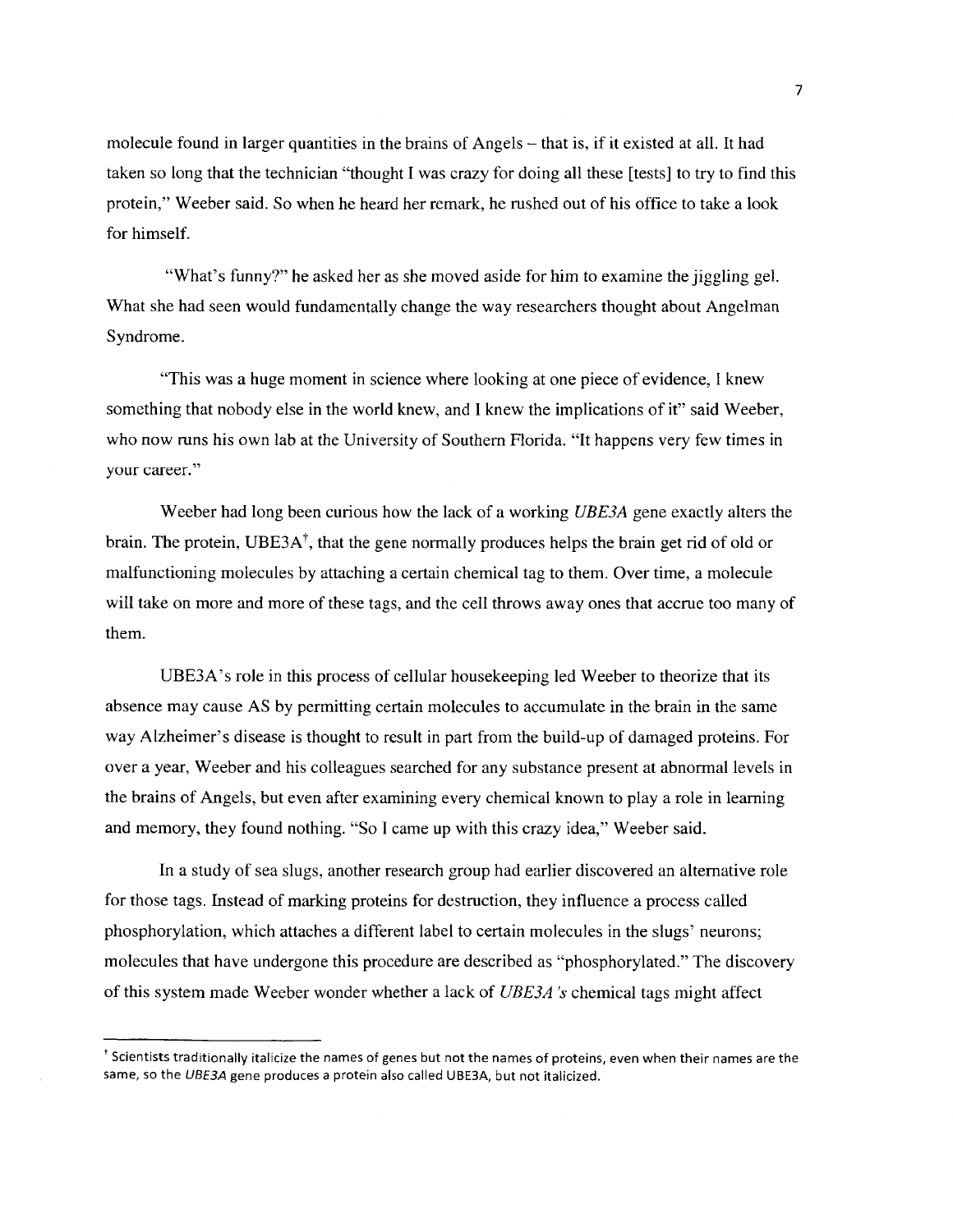phosphorylation in the Angelman brain in some way. As a result, his lab focused its search on compounds whose behavior changes when they are phosphorylated.

Within that test that caught the lab tech's attention, Weeber observed a protein, called CAMKII, whose phosphorylated form was more abundant in the brains of **AS** mice than those of typical mice. "That was the only thing biochemically that we had ever seen different in the **AS** brain," he said. Knowing that CAMKII plays a critical role in learning and memory, Weeber began collaborating with Dr. Ype Elgersma, an assistant professor of molecular neuroscience at Erasmus Medical Center in the Netherlands, to test what might happen to mice when their brains had too much phosphorylated CAMKII. Elgersma discovered that this change gave otherwise normal mice many of the problems **-** memory deficits, seizures, motor difficulties **-** that are seen in mouse models of **AS. "By** doing something completely different from **UBE3A,** we could mimic all the symptoms that we see in the **AS** mouse," Weeber said. Weeber and Elgersma ultimately explained this phenomenon **by** showing that phosphorylation reduces CAMKII's ability to do its **job** in brain cells.

Next, Weeber and Elgersma created a group of Angelman mice with modified *CAMKII* genes that produced a form of the compound that could *not* be phosphorylated. Unlike their parents, those mice had none of the symptoms of Angelman Syndrome. The two scientists concluded that mice need the *UBE3A* gene to curb the levels of phosphorylated CAMKII protein in their brains.

These results, published in **2007,** provided the first proof that a comprehensive therapy for Angelman Syndrome was not just a pipe dream. Before this development, it was widely believed that Angels' neurological problems began while their brains were developing in the womb, limiting clinicians to merely curbing the conditions' later effects with intensive physical, occupational, and speech therapy, coupled with drugs that control similar symptoms like seizures in other disorders. But because the *CAMKII* gene does not become active until after birth, Weeber's discovery suggested doctors could do more than just treat the symptoms. "There's a lot of genetic disorders out there where the wiring of the brain, how the brain is formed, and how the neurons figure out where they're supposed to go **-** you disrupt that and you end up with a severe neurological disorder that you can't do anything about," Weeber said. "With Angelman, the brain developed normally. It wasn't a developmental problem; it was a biochemical problem."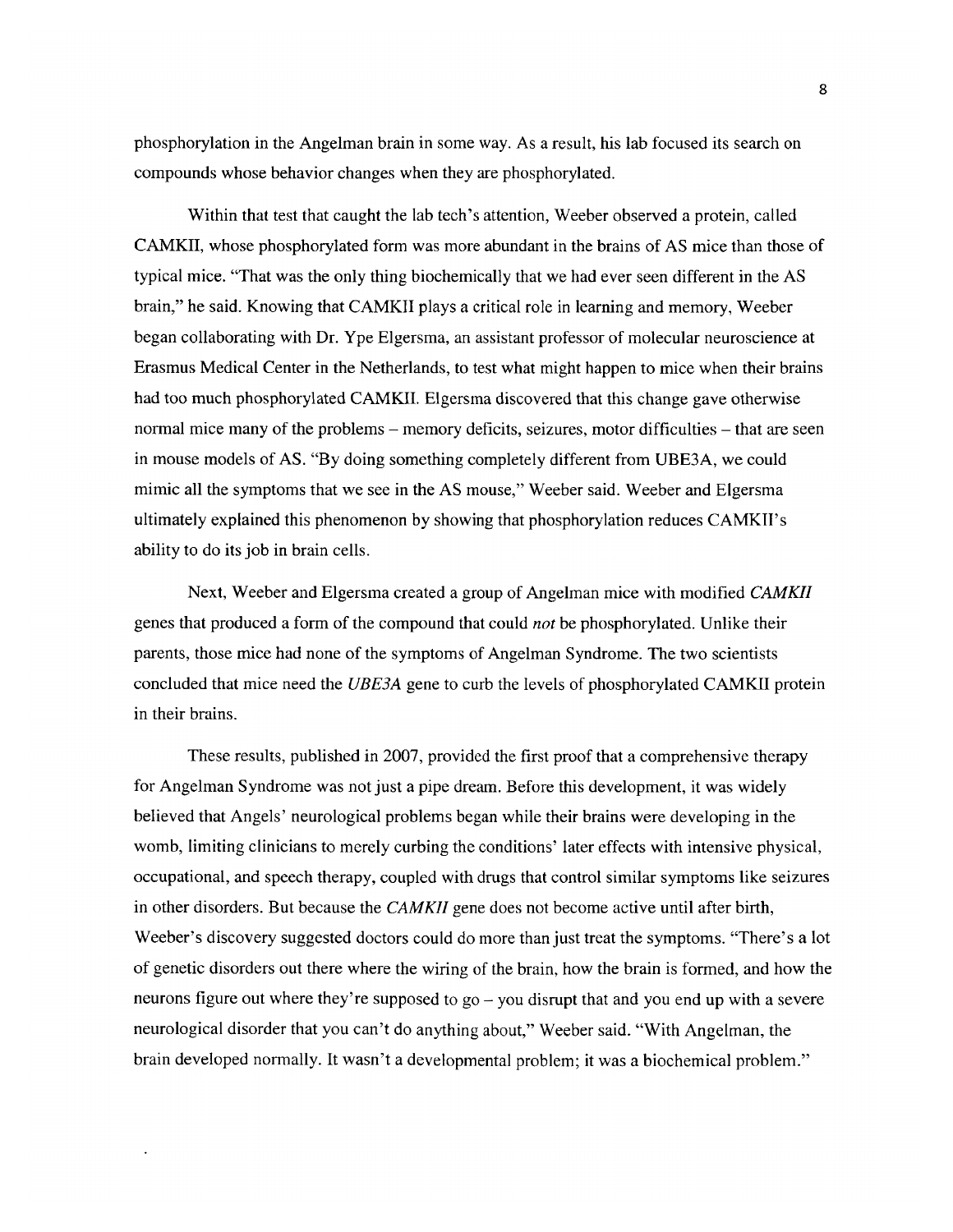In other words, the Angelman brain is like a car engine filled with molasses instead of gasoline **-** the engine would work fine if it just had the right material inside it. Just as drugs have been developed to readjust the brain chemistry of individuals with illnesses like schizophrenia and depression, therapeutics could theoretically be created to do the same thing in **AS.**

Unfortunately, Weeber said, targeting CAMKII to treat human Angels is not a very promising approach. Altering the *CAMKII* gene in humans in the same way he and Elgersma did in mice is not currently feasible and might not be all that helpful in any case. Despite the encouraging conclusions of his **2007** paper, Weeber now believes that CAMKII plays only a small role in **AS. "I** hate to go back and say one of the biggest papers **I** ever published was probably all malarkey, but we probably over-interpreted that data," Weeber said. But science often works like this **-** what looks like a dead end can lead to a new angle for research. In this case, while manipulating CAMKII specifically may not be useful, Weeber's experiments nevertheless spurred further attempts to correct the abnormal blend of chemicals in Angels' brains.

Fortunately, scientists may not need to know exactly how the lack of a working *UBE3A* gene in the brain impacts CAMKII or other molecules to cause Angelman Syndrome. The genetics behind **AS** are like an oil spill in the open ocean, causing an array of complex consequences that may never be fully understood. Rather than try to correct all these individual problems, the most effective strategy is just to clean up the oil **-** or, better yet, to prevent the spill in the first place. "We don't know the nitty gritty mechanisms of the gene," Berent said. But **by** giving Angels a normal copy of the gene, "you're probably going to **fill** all those holes and it doesn't matter."

Weeber's approach to giving Angels a working copy of the *UBE3A* gene rests on a procedure called gene therapy. The concept **-** first theorized in **1972 by** Dr. Theodore Friedmann, a professor of pediatrics at the University of California, San Diego, and Dr. Richard Roblin of the Infection Disease Unit at Massachusetts General Hospital in Boston **-** basically boils down to replacing the faulty **DNA** responsible for genetic diseases with normal **DNA** from outside a person's own body. While there are several methods for accomplishing this, which scientists call "vectors," the most common is to use a virus that has had the desired **DNA** inserted into its genome. Natural viruses reproduce **by** injecting their **DNA** into their hosts' cells, turning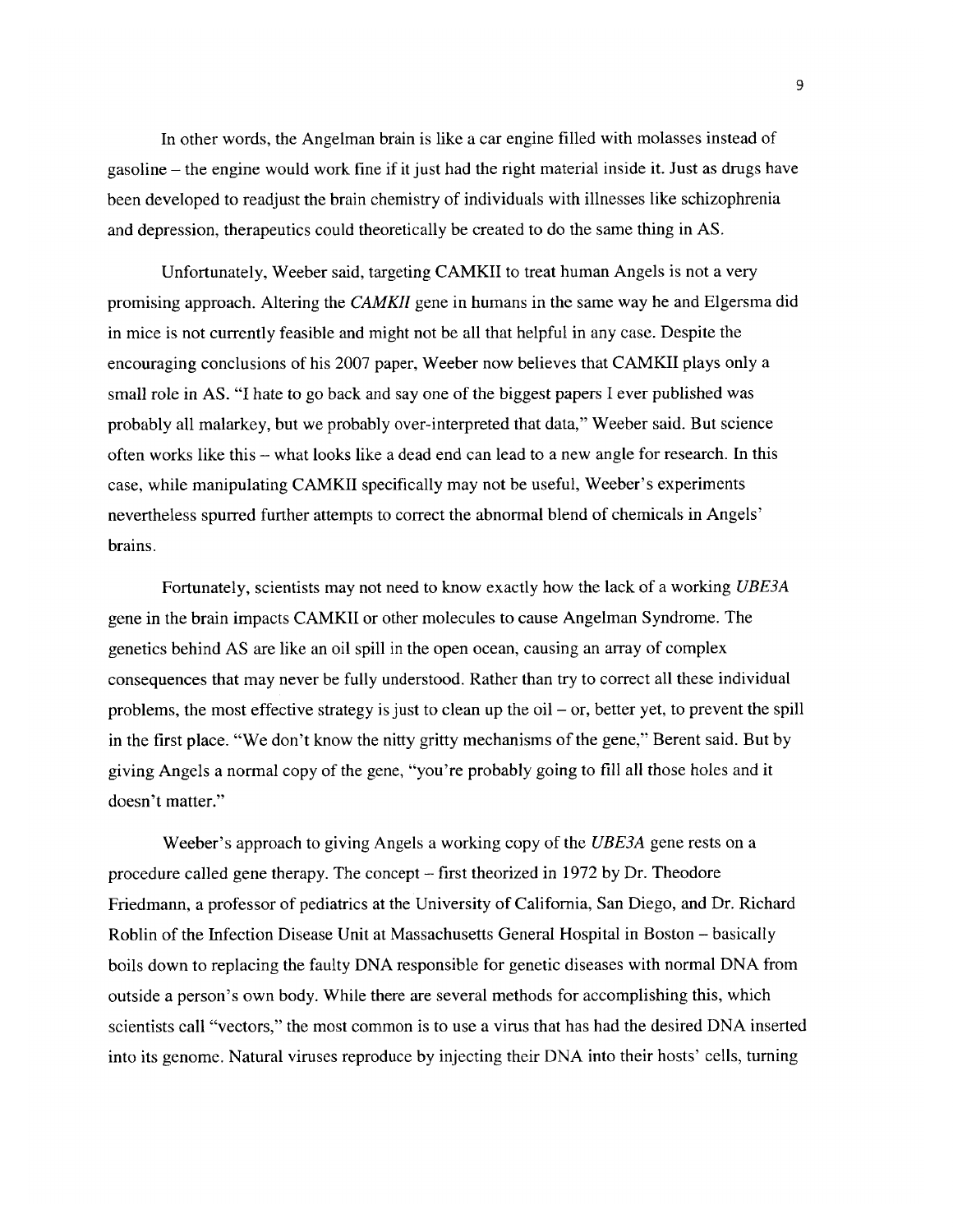those cells into miniature factories that churn out copies of the virus, including all of the proteins encoded **by** the virus' genes. That's how Weeber hopes to replace the *UBE3A* gene in Angels: with a virus that has had all its harmful genes replaced with a healthy copy of *UBE3A.* When his lab-designed virus infects a cell, instead of producing copies of the virus, that cell will begin manufacturing the associated protein that patients with **AS** lack.

The first-ever clinical trial for a gene therapy was performed in **1990** in the Clinical Center at the National Institutes of Health. Since then, more than **2,300** clinical trials have used some form of it, though more than half tested only the treatment's safety and not its effectiveness. While many early clinical trials failed, a number of recent successes have reinvigorated the field. In **2003,** a gene therapy for specific forms of cancer was approved for sale in China, while in 2011 a gene therapy for peripheral artery disease entered the market in Russia and in 2012 a gene therapy for a rare genetic condition called lipoprotein lipase deficiency (LPLD) became available in Europe. More recently, on May **27, 2016,** the European Commission approved a gene therapy for children with a genetic condition called adenosine deaminase deficiency. And while the **U.S.** Food and Drug Administration **(FDA)** has not yet approved any gene therapies for the American health care market, a treatment for a rare genetic eye disease called Leber's congenital amaurosis **(LCA)** may soon become the first.

The **LCA** treatment involves injecting a type of virus called an adeno-associated virus **(AAV)** directly into the eye in order to deliver the properly functioning gene. First discovered in the 1960's, AAVs have recently been adopted into the emerging field of gene therapy because these viruses do not make people sick or provoke a reaction from their immune systems. They also can be tailored to target only specific types of cells and insert their genetic material into those cells in a more predictable fashion than other viruses. As a result, AAVs have been used in over **117** clinical trials around the world for diseases such as spinal muscular atrophy, hemophilia, and Parkinson's disease. So rather than trying to rev up CAMKII in humans, something scientists currently do not know how to do, Weeber now hopes to treat Angelman Syndrome **by** using an **AAV** to place a functioning copy of the *UBE3A* gene directly into the brain.

In a 2011 study, Weeber and his colleagues inserted a copy of *UBE3A* into the hollowedout virus and then injected it into the brains of **AS** mice **-** specifically the hippocampus, a brain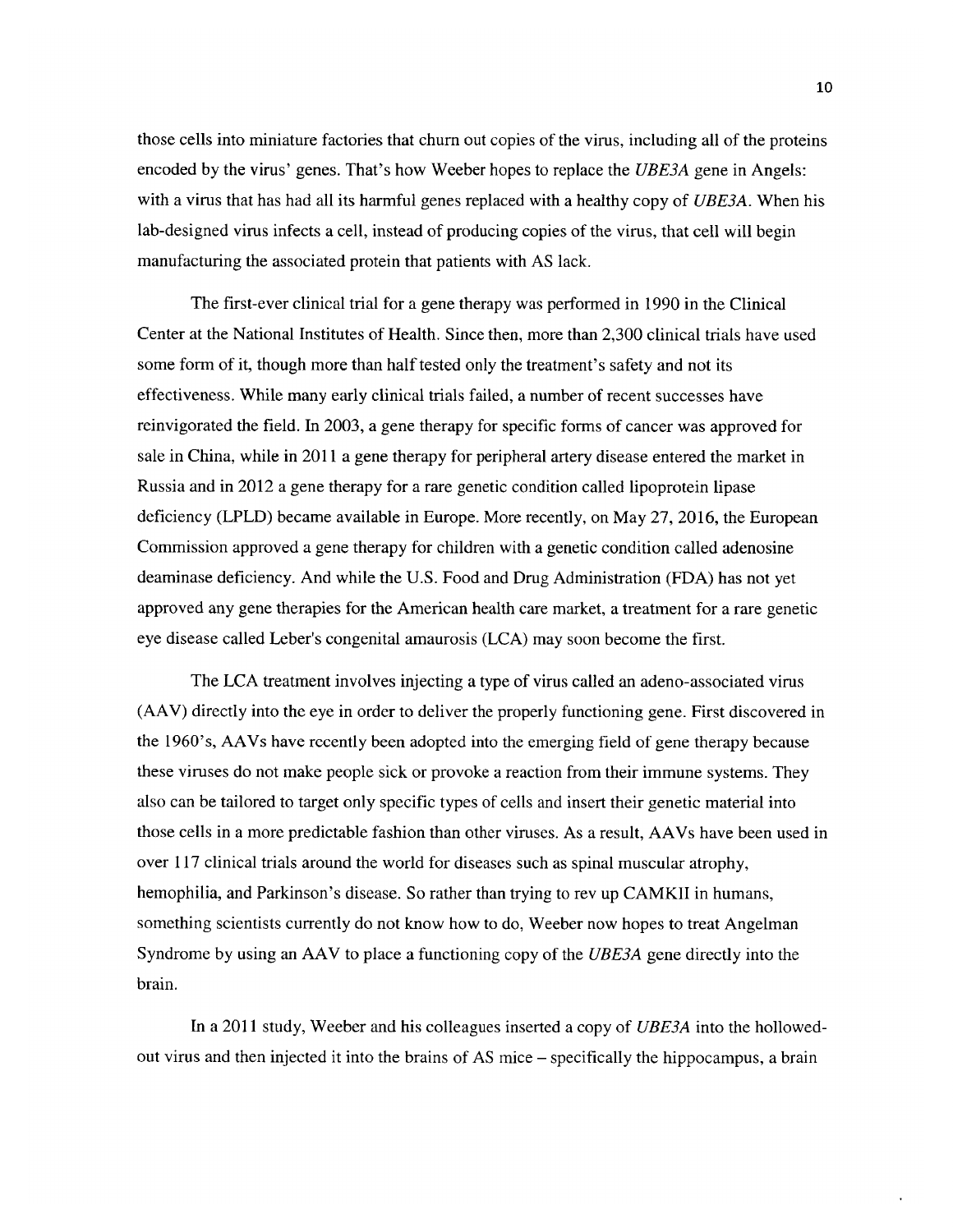structure known to be involved in learning and memory. They then tested the animals' capacity to retain new information with a task called the Morris water maze. In this test, the mice had to locate a small, submerged platform in a large pool of opaque water surrounded **by** physical cues meant to help the mice track their own location in the pool. While initially the mice could only find the tiny island **by** swimming around haphazardly until they stumbled upon it, they eventually learned to use those cues to figure out where they were in relation to the platform and swim directly to it. But three days after the training period ended, the scientists played a nasty trick on the mice: they removed the platform and watched the mice swim around the pool in a desperate attempt to find dry land that was no longer there. Remarkably, the Angelman mice given the **AAV** treatment swam to where the platform used to be just as often as genetically normal mice, while control Angelman mice given a non-therapeutic **AAV** that did not contain the *UBE3A* gene appeared to have no idea where the platform used to be. Instead, they swam aimlessly around the pool for the entire test.

The gene therapy also improved the **AS** mice's performance on another test of learning and memory and partially boosted a neurological process critical for learning that happens less in the brains of **AS** mice and human patients. Perhaps most importantly, the treated mice ended up with just as much of the **UBE3A** protein in the hippocampus as genetically normal mice. And because these were fully grown animals that had lacked the *UBE3A* gene since birth, the results seemed to confirm what the Angelman community already suspected: that humans with **AS** do not have to be treated in utero to see benefits. **A** dose of Weeber's gene therapy, it seems, might help Angels of all ages.

Weeber and fellow **USF** neuroscientist Dr. Kevin Nash are now working with Massachusetts-based Agilis Biotherapeutics, a company focused on developing AAV-based gene therapies for rare neurological diseases, to move this work from the lab to the clinic. But before he can test out his approach in humans, several issues need to be worked out. For one thing, a human brain is much larger than a mouse brain, necessitating a larger amount of virus and possibly an entirely different method of introducing the virus into the brain in order to affect a much larger number of neurons. **"A** mouse brain is just about the size of an almond, and we were just targeting a little section of that almond: the hippocampus," Weeber said. "So how do you get that virus everywhere in the brain without having to give a child **500** injections into the brain?"

**11**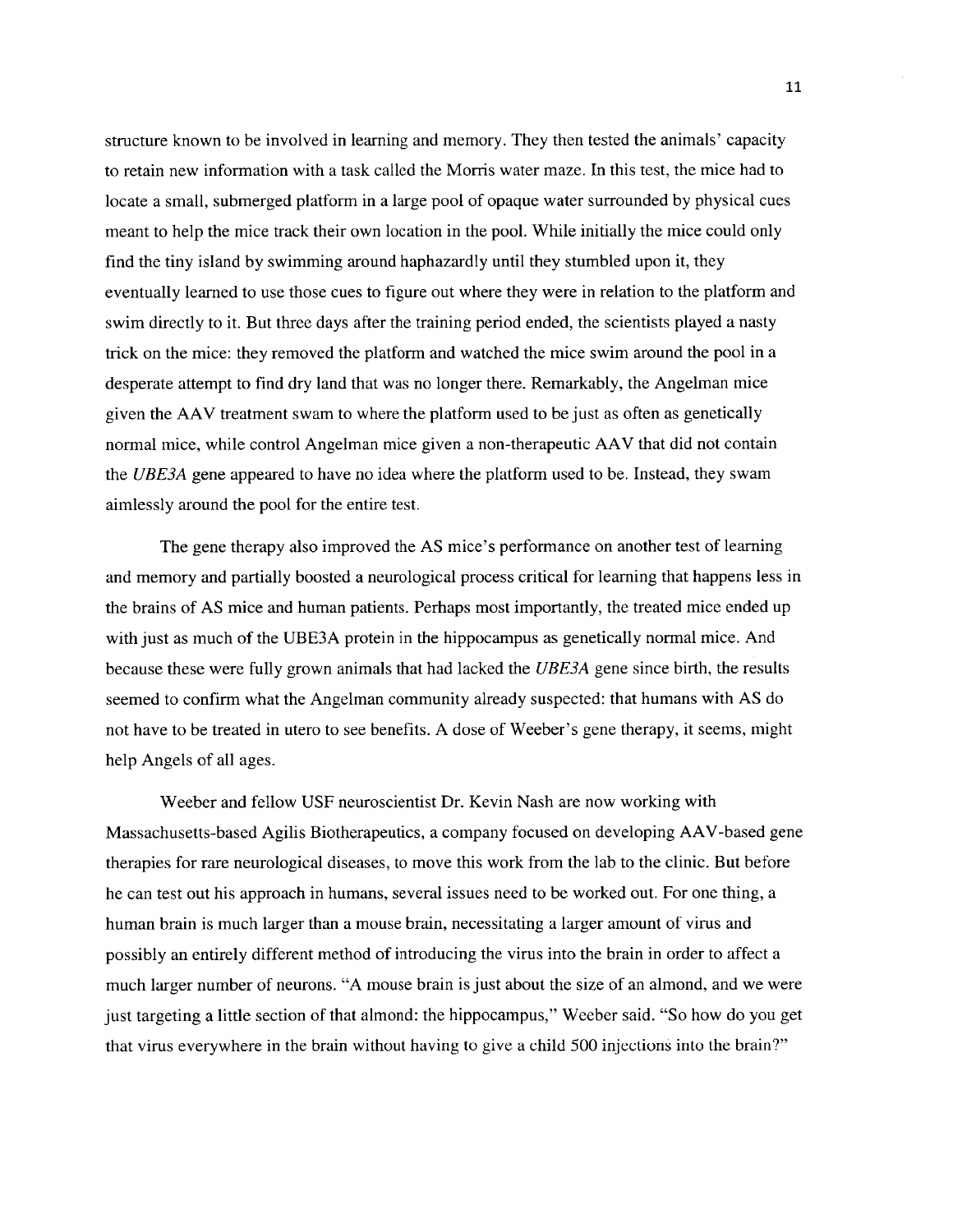Weeber theorizes that the **AAV** could be injected into a liquid-filled cavity of the brain called the lateral ventricle that is more accessible than an area like the hippocampus. The liquid in this chamber, called cerebrospinal fluid, could help carry the virus to neurons all over the brain. The treatment could also be injected into the spinal cord, a fairly common procedure, or even into a vein if a virus could be developed that can pass through the blood-brain barrier. Weeber also hopes to create and test a modified approach to his gene therapy that turns the affected neurons into "protein factories" that not only make the **UBE3A** protein for themselves but also ship it out to their neighbors.

Once Weeber and Agilis settle on the specific form and delivery method for the gene therapy, they will still need to perform a number of "pre-clinical" studies before the company can begin testing it in humans. Typically, new therapeutics are first tested in cell and mouse models of a disease in order to verify that they affect disease-relevant processes or improve some symptoms. Next, the treatment is tested for safety in a healthy, larger animal, such as a dog or a **pig,** whose body is more similar in size and design to a human's. Only after these "pre-clinical" animal studies are done can clinical trials in humans begin.

The first of these, known as Phase **I** trials, focus only on determining the treatment's safety and side effects in a small group of healthy volunteers. Once safety is confirmed, researchers move on to Phase II and **III** trials, in which they give the therapy to increasingly large groups of patients in order to determine the optimal dose, evaluate its efficacy, and further gauge its safety and side effects. But because of the unique safety issues involved in gene therapy, Agilis' first human tests will be a combination Phase I/Phase II trial with Angelman patients rather than healthy individuals. In the United States, once a treatment is confirmed in a Phase **III** trial to be safe and effective, a pharmaceutical company submits its data to the **U.S.** Food and Drug Administration **(FDA),** which then makes a decision about whether the treatment's benefits outweigh its risks to the point that it should become available for all patients with the target condition.

Because of the large number of steps in this process, it can be difficult to guess how long it will take for a treatment to make it to a patient population. "That's the million-dollar question," said Dr. Jodi Cook, Agilis' chief operating officer. "It's a hard guess because it depends on how each one of the studies comes out." Still, Cook believes that Agilis will be able to begin Phase **I**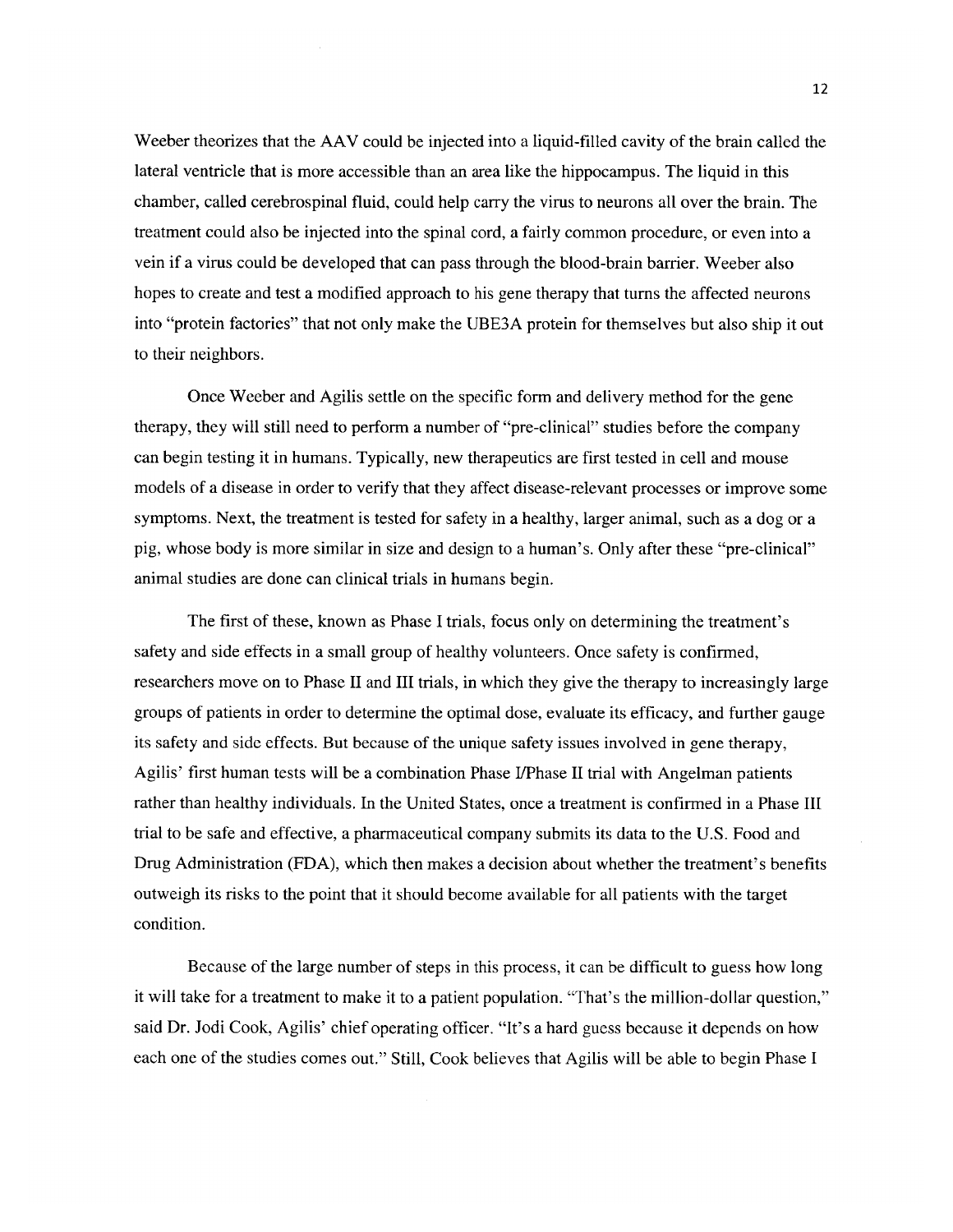trials for Weeber's gene therapy within the next two years. At that point, the future becomes more difficult to predict, with Cook estimating that Phase **I** and **III** trials will take five to ten years to complete.

Regardless, the involvement of a pharmaceutical company like Agilis will likely hasten the process dramatically, compared to Weeber and organizations like **FAST** and the **ASF** going through it on their own. "They're a business," Weeber said. "They can't drag their feet like researchers can. They have a board. They have investors. They need to move quickly on this." Indeed, in **2015** Agilis received the FDA's Orphan Drug Designation for its **AS** gene therapy, which **-** among many other benefits, including copious financial incentives **-** makes the treatment eligible for an expedited **FDA** review process once clinical trials have concluded. The hopes of the Angelman community are also buoyed **by** the success Agilis has seen with similar treatments it has created for other diseases. **A** before-and-after video of a patient with a genetic condition called **AADC,** which causes marked defects in motor control and strength, elicited audible gasps and roaring applause from the audience at FAST's **2016** Science Summit. The video began with the patient, a two-year-old Asian boy, laying practically motionless on a rubber mat with a feeding tube up his nose. It then cut to footage of the same boy one year after receiving a single dose of gene therapy, which showed him sitting up and playing peekaboo, his feeding tube nowhere in sight.

 $\frac{1}{2}$ 

**Ed** Weeber is far from the only researcher hoping to treat Angelman Syndrome **by** targeting *the UBE3A* gene, nor is Agilis the only pharmaceutical company getting in on the action. Most of these other efforts are taking a markedly different approach inspired **by** the work of Dr. Ben Philpot, a researcher at the University of North Carolina-Chapel Hill. In 2012, Philpot published an examination of how thousands of different chemicals affect the inactive paternal copy of *UBE3A.* He ultimately discovered that a class of compounds sometimes used for cancer chemotherapy, called topoisomerase inhibitors, turned the gene back on in neurons cultured in the lab, as well as in the spinal cord neurons of living **AS** mice. But while those molecules could potentially serve as a treatment themselves, concerns about toxicity (chemotherapy drugs destroy both healthy and cancerous cells) have led others to investigate alternative approaches with the same end result.

**13**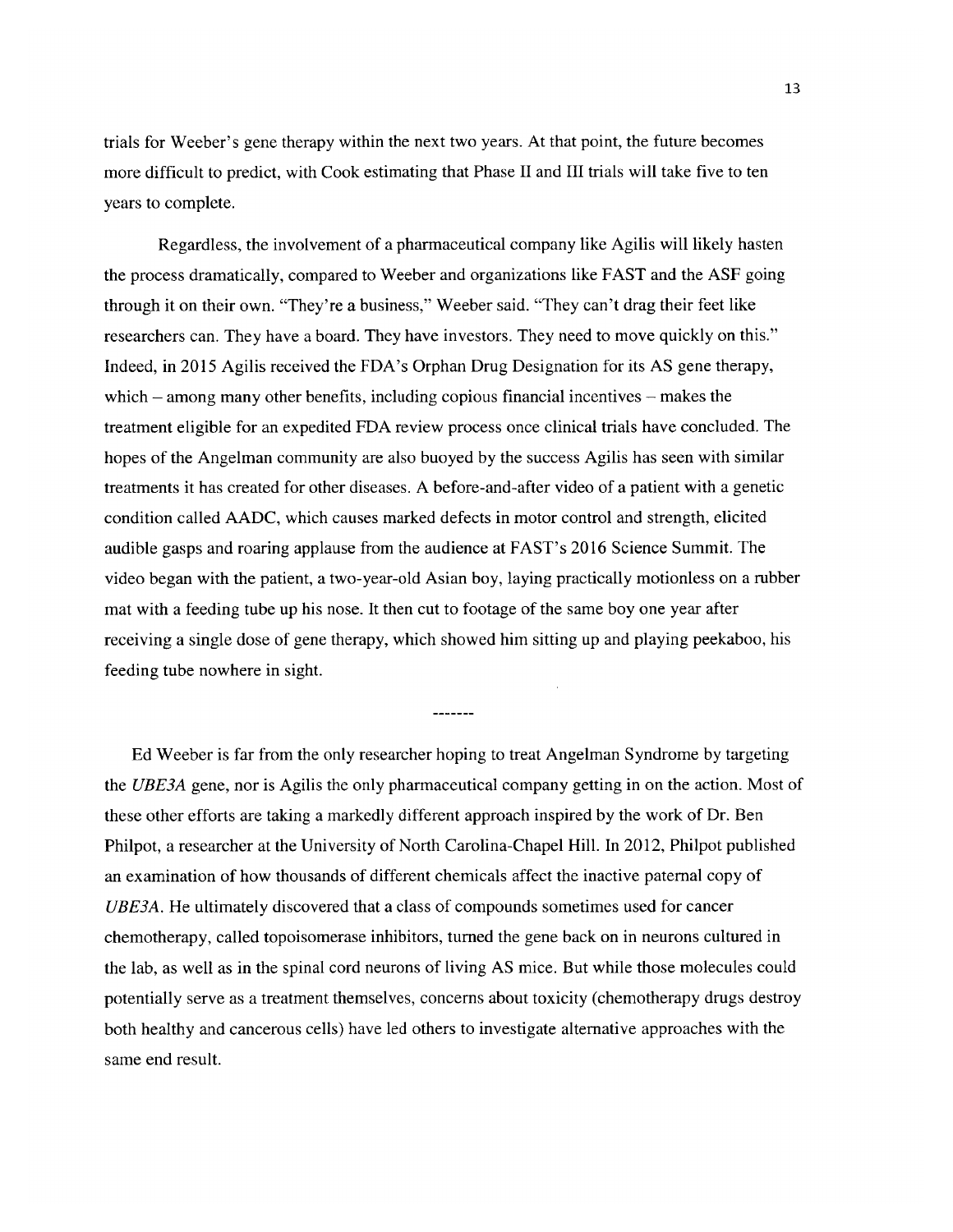One of these scientists is Dr. Linyan Meng, an assistant professor of molecular and human genetics at Baylor College of Medicine and a former PhD student in the lab of Dr. Arthur Beaudet, the Baylor professor who first identified Angelman Syndrome's genetic basis. In an April **2013** presentation of her graduate research, Meng explained how, in a mouse model of **AS,** she had introduced a special **DNA** sequence into one strand of the paternal *UBE3A* gene. The data suggested that her manipulation halted the process that turns off that copy, just like Philpot's topoisomerase inhibitors.

Afterwards, a Baylor professor who had listened to Meng's presentation approached Beaudet to propose he contact a company the professor had previously worked for. That corporation, now called Ionis Pharmaceuticals, specializes in developing treatments for genetic diseases using molecules called antisense oligonucleotides **-** "ASOs" or "oligos" for short **-** that are put together in a lab from the same subunits that make up **DNA.** Like Meng's approach, these compounds have the potential to restore the function of the paternal *UBE3A* gene, but in a manner much more feasible in humans than the kind of complex genetic alteration Meng performed in her mice. ASOs would also likely be safer than toxic chemicals like Philpot's topoisomerase inhibitors because the specific sequence of subunits used to construct them can be tailored to target a specific gene, thereby reducing the treatment's side effects.

At that time, Ionis had developed **ASO** treatments for numerous genetic diseases but had not yet applied the technology to Angelman Syndrome. Several months and numerous phone conversations later, the company sent Beaudet's lab a variety of ASOs to test on neurons from genetically altered *UBE3A* "reporter" mice whose cells produce a glowing molecule when the paternal *UBE3A* gene is active. "We were very excited," Beaudet said. "They provided us with hundreds of free oligos **-** they had that part of the technology up and running. And we had the mice **-** mice that were especially marked in a way that was good for screening these oligos."

Meng and Beaudet quickly discovered that some of the ASOs could turn on the paternal copy *of UBE3A* in neurons that had been extracted from those animals' brains. Next, Meng and Beaudet, along with scientists at Ionis, began testing the compounds in two different **AS** mouse models, ultimately showing that the molecules significantly boosted levels of the **UBE3A** protein for up to **16** weeks in multiple areas of their brains, though not quite to the levels seen in genetically normal mice. In addition, **AS** mouse models (though not always human Angels) are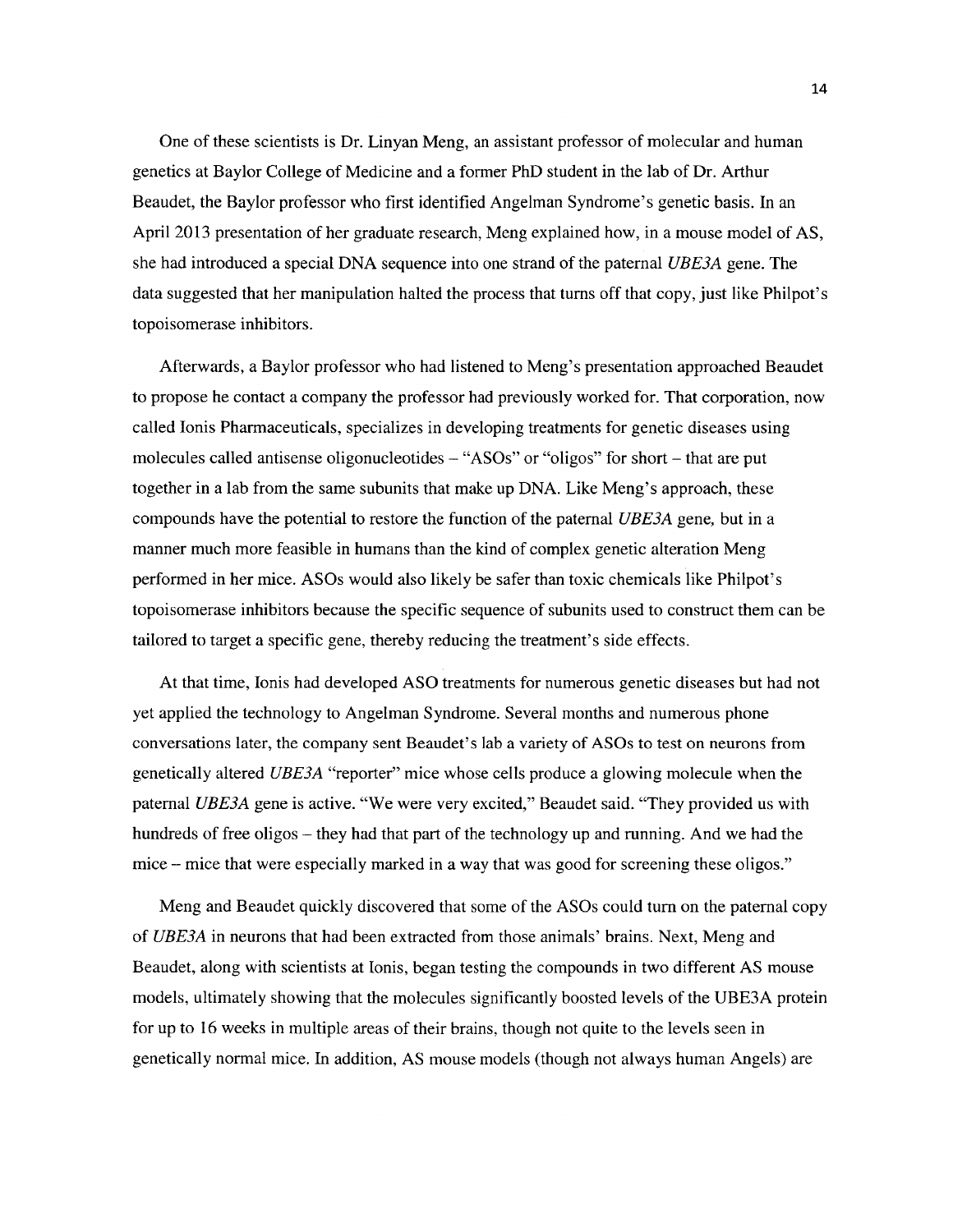prone to be overweight, and the treated mice showed reductions in body weight. They also performed better on a test of learning and memory. However, other behavioral tests and tests of the animals' motor coordination failed to find significant improvements after the treatment. But this doesn't concern Beaudet, who believes the treatment could proceed to Phase **I** clinical trials even if it fails to significantly improve symptoms in **AS** mice, which can be difficult to measure. Since those symptoms occur because the paternal copy of *UBE3A* is turned off, if the ASOs activate the gene, "it's pretty predictable that that's going to be beneficial," Beaudet said.

But before clinical trials can begin, Beaudet's team must develop a "humanized" mouse to test the ASOs on, since the compounds tested so far have been designed to target the mouse version of the *UBE3A* gene, which is similar to the human gene but not identical. This is proving to be a difficult feat. "There's been enormous strides in being able to manipulate mouse genomes, but it's not completely straightforward to do certain kinds of more complex manipulations" like this one, Beaudet said. After a year passed with little success, Beaudet submitted a grant proposal to **FAST** in the fall of **2016** so that he could devote more resources to the project.

Even without seeing data in a humanized mouse, several factors bode well for the usefulness of ASOs in treating Angelman Syndrome. For one thing, similar treatments for other diseases have already been given **FDA** approval. In December **2016,** the **FDA** approved an **ASO** therapy that Ionis had developed for spinal muscular atrophy. In addition, there may be fewer safety issues to work out in an ASO-based therapy than a gene therapy, since a paternal copy of *UBE3A* that has been turned back on is more likely to behave in a natural way in the brain than a new, lab-designed gene placed into the brain via gene therapy. "In certain cells *UBE3A* is turned on to a high level and in other cells it's turn on at a low level," Beaudet said. "We think a lot of that would be preserved, but we don't know a thousand percent that would be the case."

Bennett's lab at lonis and Beaudet's at Baylor are now trying to develop a finalized **ASO** molecule that has the greatest effect on *UBE3A* with the fewest side effects. "Our hope is in the next couple of years we'll have a drug to go forward into clinical trials," said Dr. **C.** Frank Bennett, Ionis' senior vice president of research. The trials themselves might take another five to seven years. But as with Agilis' gene therapy, it's impossible to say precisely when an **ASO**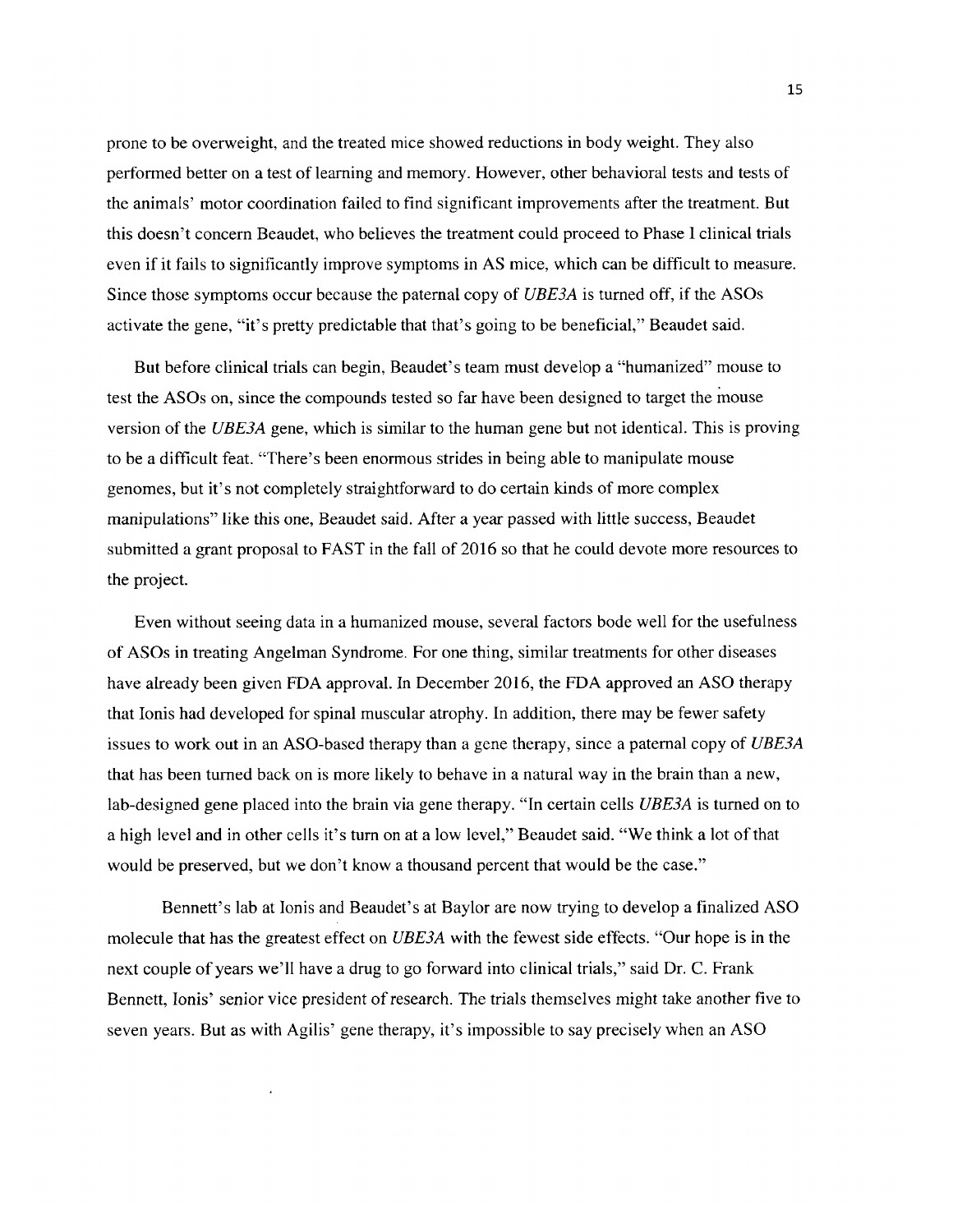treatment might become available for Angels. "That's what we're working towards," Bennet said, "but science doesn't always cooperate."

It's Saturday night, the final night of the **2016 FAST** Summit, and a thousand people have gathered for the headline event: the annual **FAST** Gala. Dressed in their finest evening wear, the attendees have taken their seats in the hosting hotel's elaborately decorated grand ballroom. Dozens of tables adorned with blue tablecloths are spread around the area, and a sizeable dance floor abuts the stage where Allyson Berent now stands behind a podium and a microphone, telling nearly the same story about her daughter Quincy that many in the room could probably tell about their own children.

The neurologist first told her that Quincy would never walk. **"I** could handle that," Berent said. "She would never talk **-** that was hard for me. She would never go to college **-** that was more difficult. She would never get married. She would never live an independent life. She would never have children of her own. **All** of the dreams of this beautiful little baby were taken away from us with one phone call." She described how she fell to the floor, crying, and her other daughter, two and a half years old at the time, asked her, "Mommy do you need Band-Aids for your eyes?"

"It was at that moment that I realized that this baby **-** this seven-month-old baby **-** will say that one day, and **I** will not stop until she can," Berent continues. **"I** cannot wait to walk into the neurologist's office.. .to say to him, 'Don't you ever say never.'

But as with any other disease, finding an effective therapy for **AS** is a slow and expensive process. FAST's goal, Berent announces, is to help move such a treatment into clinical trials **by** the end of **2018,** but to do that they need to raise *\$2.5* million **by** the end of **2016.** And so she begins the annual paddle raise, asking those in the audience to pledge donations of progressively smaller amounts. Berent starts off asking for *\$350,000,* and a single man stands and holds up his number to thunderous applause. The next request is for **\$250,000,** and again someone heeds the call. **By** the time Berent has gotten down to **\$100,** it seems as if nearly everyone in the room has raised their number at some point.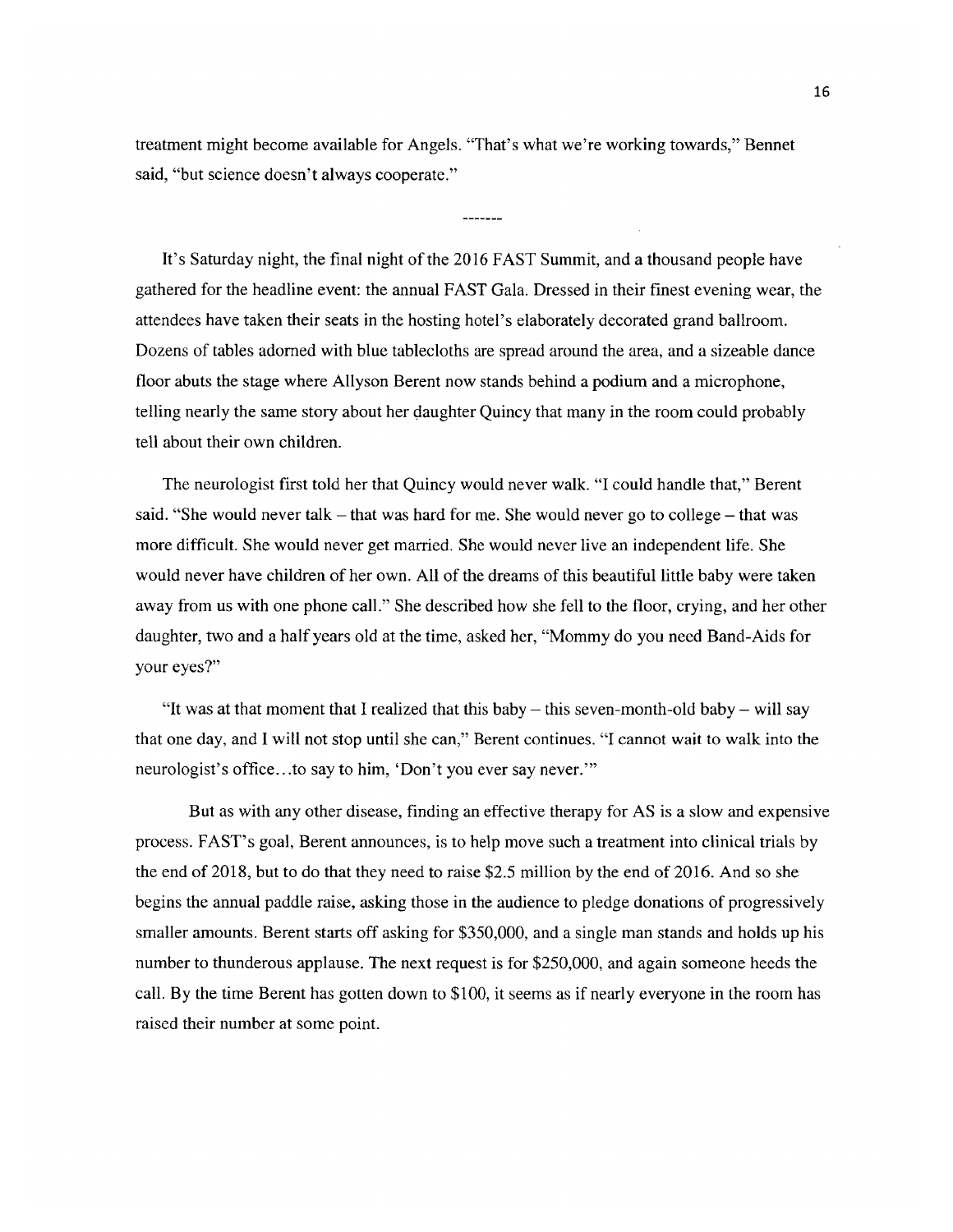In the span of just twenty minutes, **FAST** has managed to raise over **\$1.1** million. They may not have reached their goal in one night, but even if they had, their work would not nearly have been done. Curing a genetic disease – even one with a relatively simple, single gene involved like **AS -** takes decades of lab work followed **by** years of clinical trials and government review. And at any point along the way, a promising approach could be derailed **by** a lack of funds, scientific or industrial disinterest, unwelcome side effects, or weak evidence for efficacy in animals or human patients. But with gene manipulation improving at an unprecedented rate and several promising approaches to targeting the *UBE3A* gene being developed, a meaningful treatment for Angelman Syndrome is looking increasingly to be just a matter of time.

 $\bar{z}$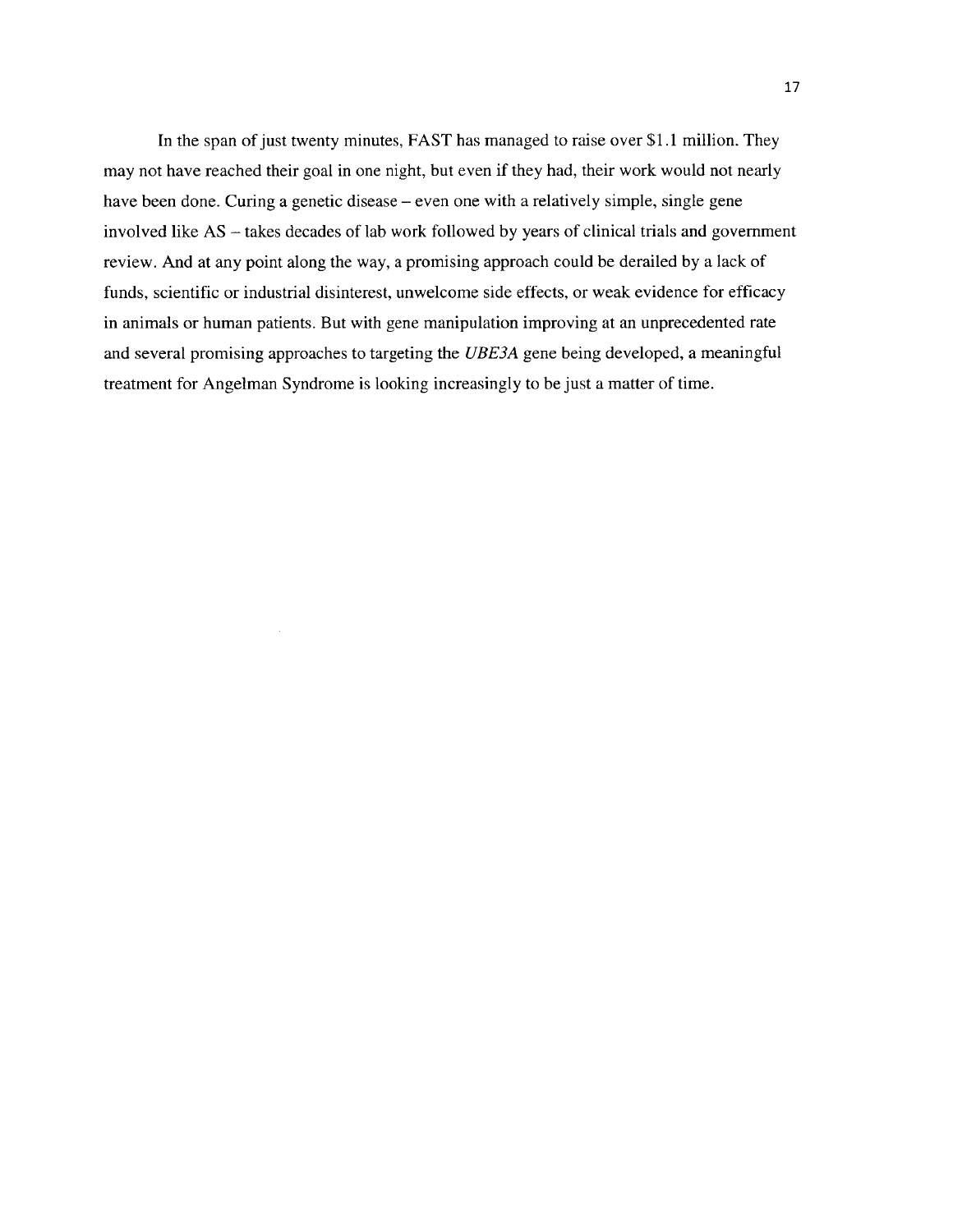### Bibliography

### **Scientific Papers**

**Angelman, H.** *(1965).* 'Puppet' children: **A** report on three cases. *Developmental Medicine Child Neurology,* **7(6), 681-688.** doi: **10.111** 1/j.1469-8749.1965.tb07844.x

Beaudet, **A.** L. *(2012).* Angelman syndrome: Drugs to awaken a paternal gene. *Nature, 481, 150-* **152.** doi: 10.1038/naturel0784.

Bower, B.D., **&** Jeavons, P.M. **(1967).** The 'happy puppet' syndrome. *Archives of Disease in* Childhood, 42, **298-302.** doi: **10.1** *136/adc.42.223.298.*

Chamberlain, **S.J., &** Lalande, M. (2010). Angelman Syndrome, a genomic imprinting disorder of the brain. *Journal of Neuroscience, 30(30), 9958-9963.* doi: https://doi.org/10.1523/JNEUROSCI. **1728-10.2010.**

Daily, **J.** L., Nash, K., Jinwal, **U.,** Golde, T., Rogers, **J.,** Peters, M.M., Burdine, R.D., Dickey, **C.,** Banko, **J.L., &** Weeber, **E. J. (2011).** Adeno-associated virus-mediated rescue of the cognitive defects in a mouse model for Angelman Syndrome. *PLoS ONE,* **6(12),** e27221. doi: https://doi.org/10. **137** 1/journal.pone.0027221.

Egawa, K., Kitagawa, K., Inoue, K., Takayama, M., Takayama, **C.,** Saitoh, **S.,** Kishino, T., Kitagawa, M., **&** Fukuda, **A.** (2012). Decreased tonic inhibition in cerebellar granule cells causes motor dysfunction in a mouse model of Angelman Syndrome. *Science Translational Medicine,* 4(63), 163ra157. doi: 10.1126/scitranslmed.3004655.

Huang, H., Allen, **J.A.,** Mabb, A.M. King, I.F., Miriyala, **J.,** Taylor-Blake, B., Sciaky, **N.** Dutton, **J.W.,** Lee, H., Chen, X., Jin, **J.,** Bridges, **A. S.,** Zylka, M. **J.,** Roth, B. L., **&** Philpot, B. **D.** (2012). Topoisomerase inhibitors unsilence the dormant allele of Ube3a in neurons. *Nature, 481, 185-* **189.** doi: 10.1038/naturel0726.

Jiang, Y., Armstrong, **D.,** Albrecht, **U.,** Atkins, **C.M.,** Noebels, **J.L.,** Eichele, **G.,** Sweatt, **J.D.,**  Beaudet, **A.L. (1998).** Mutation of the Angelman ubiquitin ligase in mice causes increased cytoplasmic **p53** and deficits of contextual learning and long-term potentiation. *Neuron, 21(4),* **799-811.** doi: https://doi.org/10.1016/SO896-6273(00)80596-6.

Kishino, **T.,** Lalande, M., **&** Wagstaff, **J. (1997). UBE3A/E6-AP** mutations cause Angelman syndrome. *Nature genetics, 15(1),* **70-73.** doi: 10.1038/ng0197-70.

Matsuura, T., Sutcliffe, **J.S.,** Fang, P., Galjaard, R.J., Jiang, Y., Benton, **C.S.,** Rommens, **J.,**  Beaudet, **A.** L. **(1997).** De novo truncating mutations in **E6-AP** ubiquitin-protein ligase gene **(UBE3A)** in Angelman syndrome. *Nature Genetics, 15(1),* **74-77.** doi: 10.1038/ng0197-74.

Meng, L., Ward, **A.J.,** Chun, **S.,** Bennett, **C.F.,** Beaudet, **A.L., &** Rigo, F. (2014). Towards a therapy for Angelman syndrome **by** targeting a long non-coding RNA. *Nature, 518,* 409-412. doi: 10.1038/naturel3975.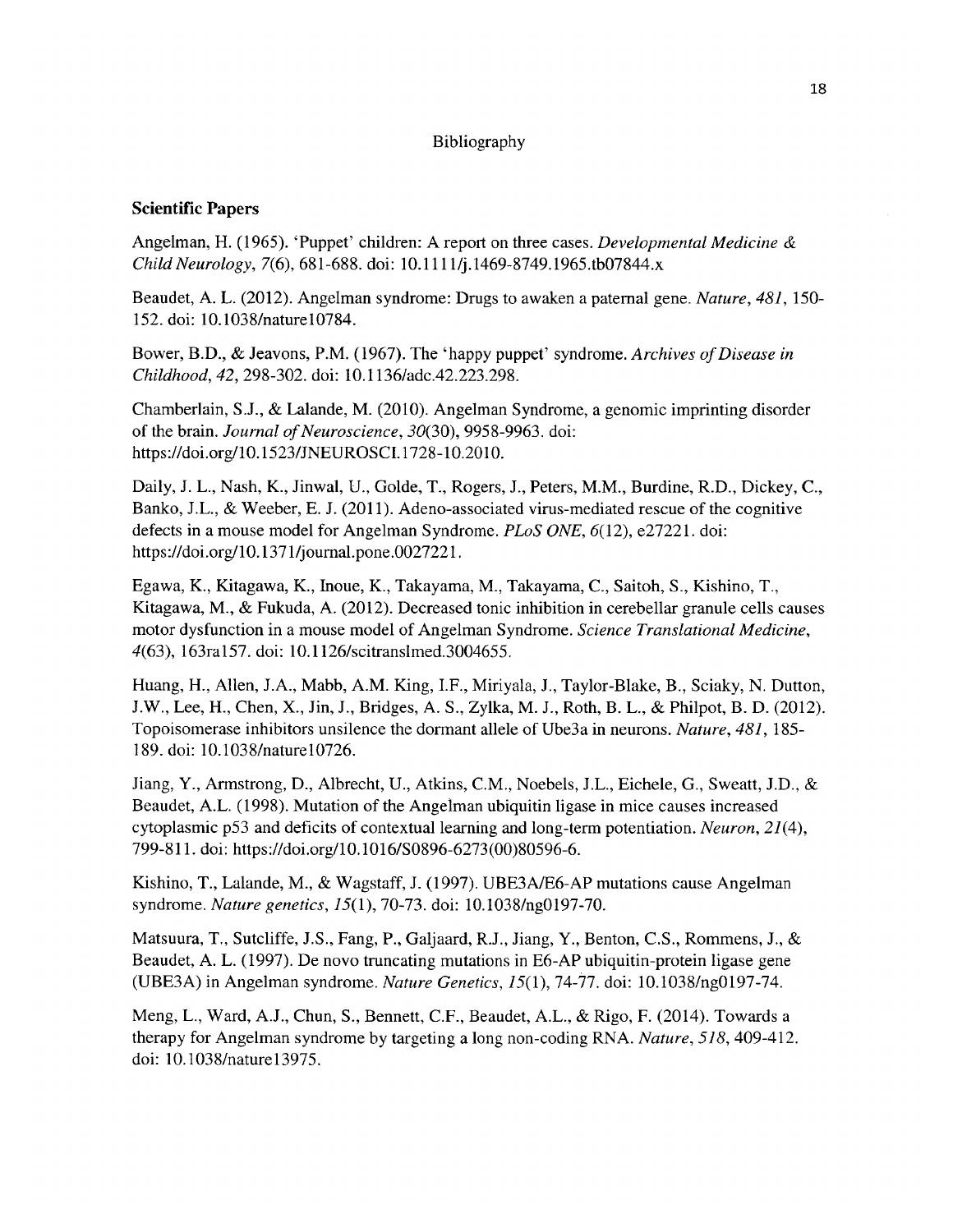Woerden, **G.M.,** Harris, K.D., Mohammad, R.H., Gustin, R.M., Qui, **S.,** de Avila Freire, R., Jiang, Y., Elgersma, Y., **&** Weeber, **E.J. (2007).** Rescue of neurological deficits in a mouse model for Angelman syndrome **by** reduction of CaMKII inhibitory phosphorylation. *Nature Neuroscience, 10,* **280-282.** doi: 10.1038/nn1845.

### **Interviews**

Allyson Berent, phone interview, **10/10/2016** Allyson Berent, phone interview, **10/13/2016** Allyson Berent, in-person interview, **12/1/2016** Allyson Berent, **FAST** Gala speech, **12/3/2016** Allyson Berent, phone interview, **12/28/2016** Allyson Berent, email interview, **2/13/2017** Allyson Berent, phone interview, **2/17/2016**

Arthur Beaudet, in-person interview, **12/2/2016** Arthur Beaudet, phone interview, 12/24/2016 Arthur Beaudet, phone interview, **2/13/2017**

Athena Jimenez, in-person interview, **12/2/2016**

Benjamin Philpot, phone interview, **12/30/2016**

Charlie Williams, phone interview, **10/28/2016**

**C.** Frank Bennett, phone interview, **1/23/17**

David Segal, in-person interview, **12/1/2016**

Donna Young, Facebook interview, **3/12/2017**

Edwin Weeber, in-person interview, **12/1/2016** Edwin Weeber, phone interview, **2/22/2017** Edwin Mientjes, phone interview, **1/27/2017**

Eileen Braun, phone interview, **10/15/2016** Eileen Braun, email interview, **1/11/2017**

Jenn Ladage and Julie Whittington, in-person interview, **12/3/2016**

Jim and Venita Lindlbauer, in-person interview, **12/2/2016**

Jodi Cook, phone interview, **11/29/2016**

Joe Carter, in-person interview, **12/1/2016**

Kelly and Brian David, in-person interview, **12/2/2016**

Michael Cecere, phone interview, **12/21/2016**